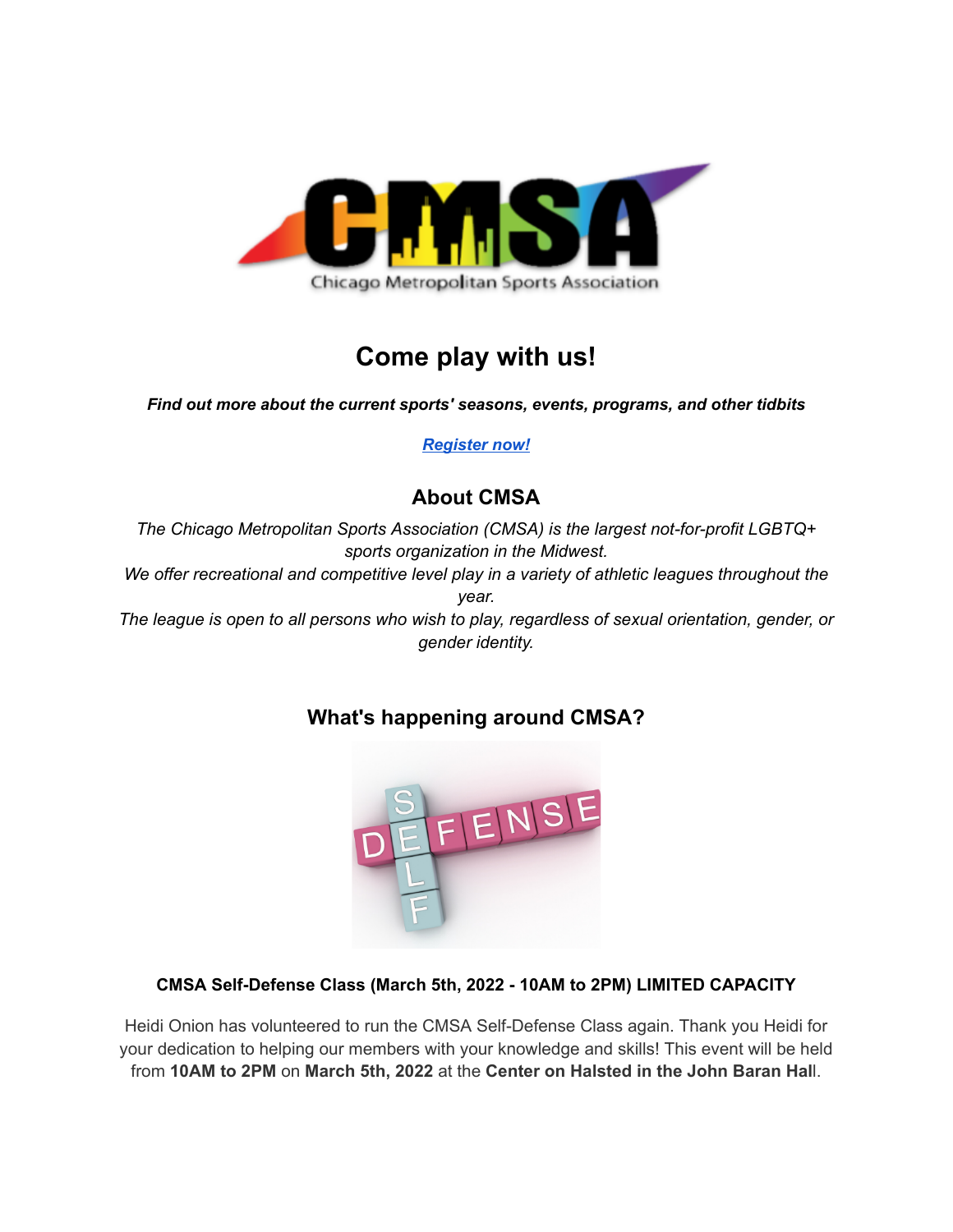Capacity is limited to 35. We still have room for 25 more people. This class will be FREE to CMSA members. Please register through **[LeagueApps](https://chicagomsa.leagueapps.com/events/2812752-4-hour-self-defense-class---march-2022)** in the events section.

## *[Sign-up](https://chicagomsa.leagueapps.com/events/2812752-4-hour-self-defense-class---march-2022) to join now!*



### **CMSA Happenings**

- CMSA Soccer sent two teams to the Sin City Classic in Las Vegas in January. Both competed in the second division.

- CMSA Cornhole is back for its 2nd season. The league found a new home with the gym at Bethany United Church of Christ. Three weeks into the season, the early frontrunners are A-maize-ing, Unicorns, Shuck Coronavirus & Corn Liquors. Don't miss the fun when we announce our 3rd season later this year.
- The CMSA Main Board is still seeking a volunteer for **Open Beach Volleyball Commissioner**. Please let us know if you have any interest at info@chicagomsa.org!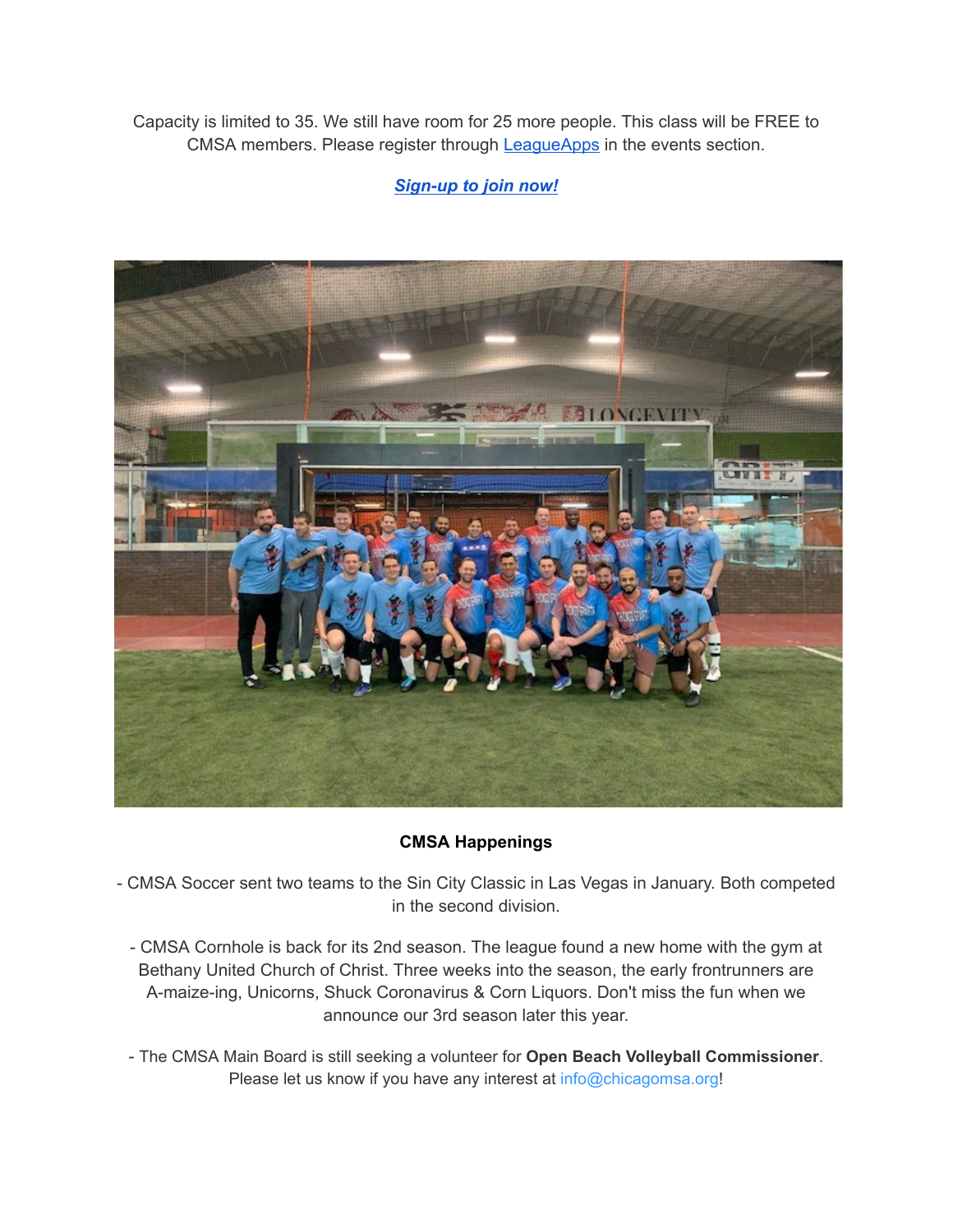- We hired an external **Bookkeeper**! The Bookkeeper will be in charge of issuing checks going forward.

*Check out our website for more [information!](https://chicagomsa.org/)*

## **CMSA In-Person Registrations and Sport Offerings**

We have several sports and events occurring over the next few weeks.

[Open Basketball](https://chicagomsa.leagueapps.com/leagues/basketball) Season Start Feb 12 *( Registration Ends Feb 7)*

[Badminton](https://chicagomsa.leagueapps.com/leagues/badminton) Season Started Jan 24 *( Registration Ends Feb 7 )*

[4 -Hour Self-Defense Class](https://chicagomsa.leagueapps.com/events/2812752-4-hour-self-defense-class---march-2022) One Day Event Mar 5 *( Registration Ends Feb 26 )*

If you are interested in facilitating a game or season, let us know!

## *Register for [LEAGUES](https://chicagomsa.leagueapps.com/leagues) and [EVENTS](https://chicagomsa.leagueapps.com/events) now!*

Get Connected**: CMSA eSports** can be found in the following places, but the best place to find us and our community is in our Discord server! Discord: CMSA [eSports](https://discord.com/invite/cmsaesports) Discord Facebook: <https://www.facebook.com/groups/cmsaesports> Instagram: <https://www.instagram.com/cmsaesports>



## **Friendly Reminder**

The *Diversity, Equity, and Inclusion (DEI) Committee* have crafted a **[Discrimination](https://forms.gle/pQrWtc65GrZFHKb49) and [Harassment](https://forms.gle/pQrWtc65GrZFHKb49) Incident Form.**

CMSA strives to maintain a "safe space" for all athletes, referees, and spectators. If you have been the victim of bullying or harassment at a league-sanctioned event, you may use this form to report it to the organization.

Information reported via this form will remain confidential to the CMSA Main Board and investigatory committee.

*[Report](https://forms.gle/pQrWtc65GrZFHKb49) now!*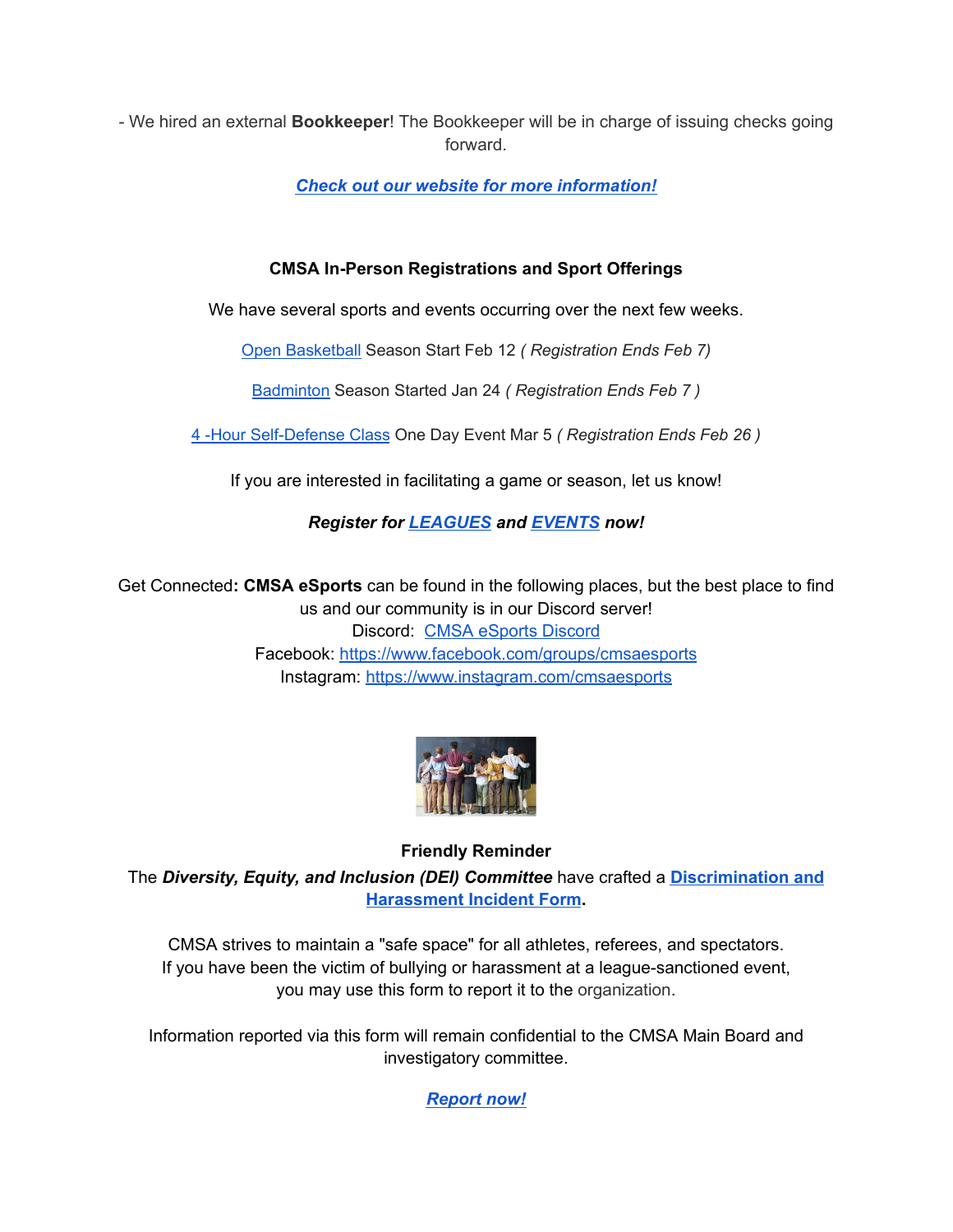## **Interested in helping out?**



### **Main Board Committees**

Join our open committees including Diversity, Equity, & Inclusion, Finance,

Data Analysis, Operational Effectiveness, & Sports Officiating, please contact board@chicagomsa.org



### **League & Sport Leadership**

If you want to help your sport or other sports with the skills or knowledge that you have -

we would love to hear from you - please contact - board@chicagomsa.org



**Programs & Events**

We are always looking for additional programming, events, and opportunities for all members,

please contact - board@chicagomsa.org

**Follow Us**